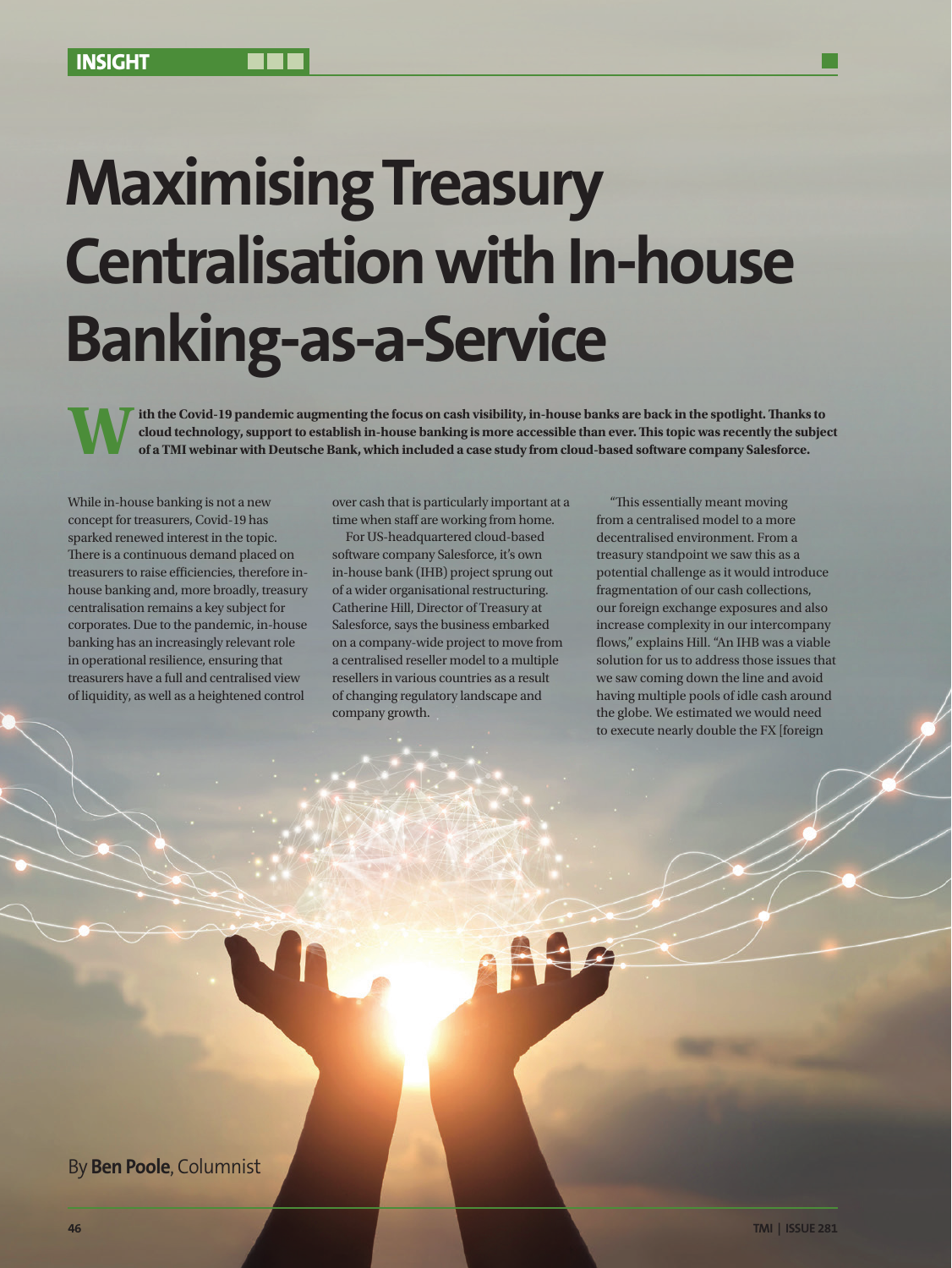exchange] transactions, so it helped us manage that and it also enabled us to streamline those intercompany flows."

# **Identifying a company-specific approach**

An IHB can mean different things to different corporates, and there are many use cases and building blocks that go into the creation of an IHB. This company specificity is one of the drivers for in-house banking-as-a-service (IHBaaS), a cloud-based IHB solution that Deutsche Bank has devised. With a modular approach, IHBaaS permits corporates design an IHB project that can be implemented in a modular manner such that corporates can pick and choose the areas of the solution they require the most to support this. At the same time, they maintain the flexibility to extend the utilisation towards other modules as their demands and priorities evolve .

"Tackling in-house banking is not the same for every company, it really depends on the demand and what the company's starting point is," comments Christof Hofmann, Global Head of Corporate and Payment Solutions, Deutsche Bank. "Some companies already manage a number of accounts and just want to get liquidity benefits. For others, account rationalisation is the focus. It is a case-bycase situation."

At Salesforce, the key goals were to focus on efficient cash consolidation in a way that mitigated the impending fragmentation of cash collections, as well as improving the efficiency of the FX programmes.

Hill recalls: "With the goals defined, the next step was looking at how to implement it. We completed a banking selection project and also system evaluation. In the end, there were more than 25 internal and external stakeholders involved, 20 system interfaces and more than five systems that we were looking at. It was quite a complex process, but critical."

On the banking request for proposal (RFP), the initial ideal goal for the Salesforce treasury was to reduce its banking footprint and use virtual accounts so that the header IHB account would be the only physical account and all the participants could have virtual

accounts using payments-on-behalf-of (POBO) and collections-on-behalf-of (COBO). During the selection process, however, Hill and her team came to the conclusion that they should take a different approach.

"In reality, we ended up choosing physical bank accounts and physical cash flow," Hill continues. "That choice differs from use case to use case at the corporate end, but at the time for us the complexity of those solutions didn't outweigh the benefits that could potentially come with it. POBO and COBO is something we could still re-evaluate in the future."

## **Overcoming challenges**

A lack of internal support was one barrier to setting up POBO and COBO, which emphasises the importance of educating stakeholders and building a strong business case for the resources required for such a project.

"One particular challenge was that our solution was solving a future problem that hadn't happened yet," Hill notes. "We had to try to educate people as to what the future state was going to look like if we did not do this, and then bring them back to reality as to why this type of solution would work."

The approach to change management is a factor that must not be underestimated. It is not just about describing what it is that needs to be accomplished, but also why it is important to make this change in the first place.

"The moment that you start... something away from them," says Dirk Kronshage, Director, Treasury Automation Services, Deutsche Bank. "The clearer the message is – around what the future target state is going to look like and the benefits it can and shall bring to the organisation – the

66



more likely it is that you can rally the organisation, both at a central and a local subsidiary level, to help make the project a success."

Another challenge that Salesforce found during the implementation of the IHB project was the scale of the resources required to make it a success.

Hill admits: "There was a lot of pressure on our systems team. If I could go back, I would address that right away. With so many parties involved it was very complex, but we were able to get ahead of this by using a treasury consulting partner, PwC, that helped us to manage the endto-end project."

### **Maintaining control**

The technology and resource challenge of setting up an IHB is something that corporates that have embarked on such a project, like Salesforce, are well aware of.

*An IHB was a viable solution for us to address those issues that we saw coming down the line and avoid having multiple pools of idle cash around the globe.*